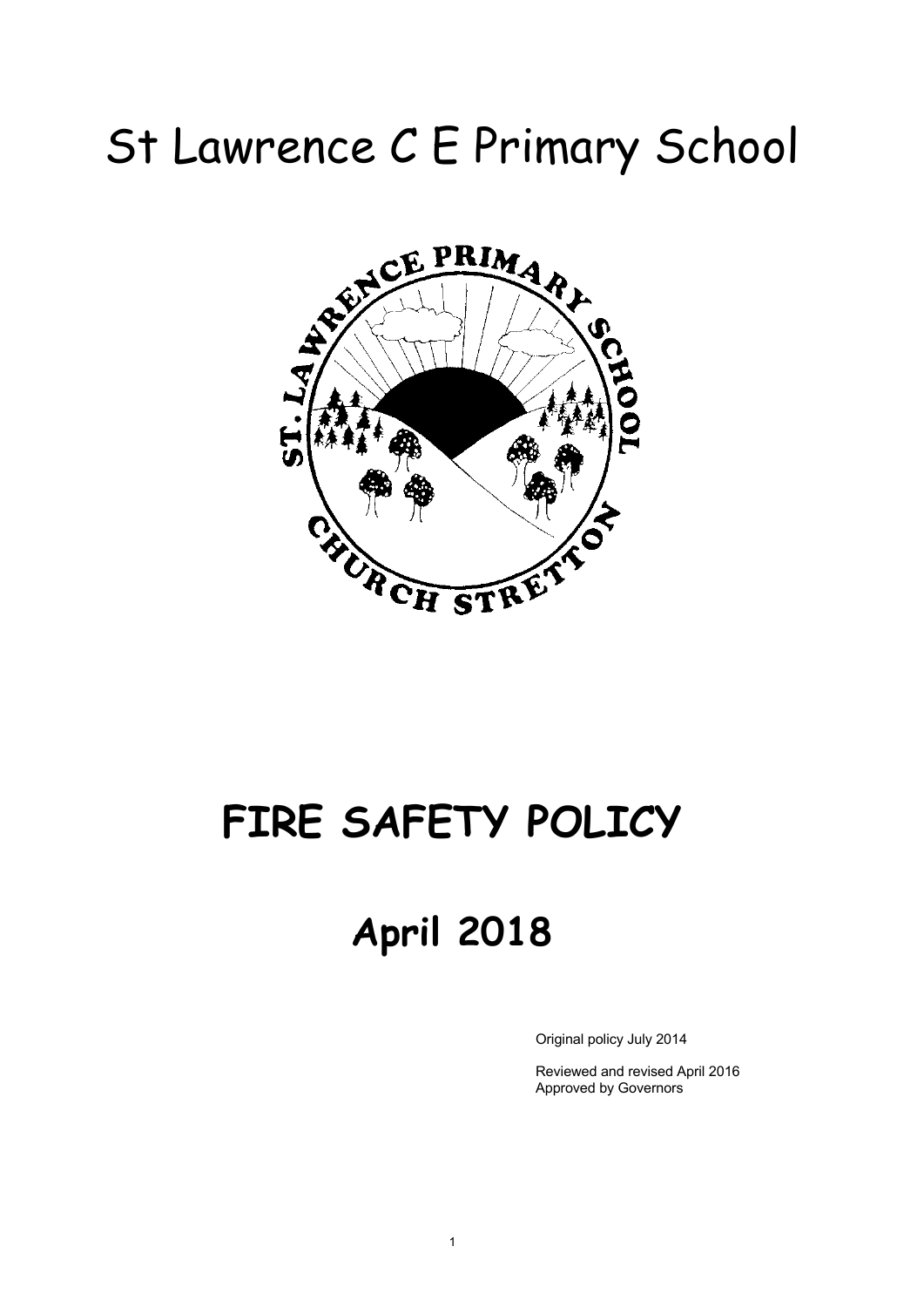#### **Aims**

It is the overall aim of St Lawrence Primary School to minimise the risks to staff and employees which may arise from fire. This will be achieved by ensuring precautions are taken to avoid fires occurring and by ensuring that procedures for minimising the effects of an outbreak of fire and evacuating the premises are in place.

#### **Overall Responsibility for Fire Safety Matters**

Alan Brannen is appointed as the "responsible person" [RP] for the school and will have overall responsibility for fire safety matters at the school. He will co-ordinate the implementation of fire safety measures, ensure that staff and pupil training takes place and monitor the standard of fire precautions maintained. He will also ensure that a fire evacuation drill is undertaken early in each term, that fire action notices are kept up to date and that fire safety equipment is being maintained.

#### **Responsibility of all School Staff**

All school staff are responsible for maintaining a high standard of fire precautions in areas under their control or influence. In particular, staff should ensure that they are fully aware of the fire procedure. They should ensure that door vision panels and fire exits are kept clear and fire doors are kept shut. They should also ensure that pupils for whom they are responsible are informed of the fire procedure.

#### **Fire Training and Evacuation Drills**

Training will be provided every three years for all permanent full time school staff in fire safety and the school procedure, including training in the practical use of fire extinguishers.

All staff, whether temporary or permanent, will have the fire procedure explained to them, together with information on the location of the fire alarm call points, the sound of the fire alarm and the location of the escape routes, exits and assembly points. It is the responsibility of the RP to ensure this instruction is given in accordance with the Checklist in Appendix B.

The RP will also ensure that all fire safety records are maintained and are available for inspection by any enforcement authority.

The RP will provide a report to the Headteacher each year, which he will include in his termly report to the Governing Body.

Staff fire training was last held on 8.6.16 with Dave Mann of Shropshire Council

#### **Maintenance of Fire Doors, fire Exit Doors, Fire Equipment and Systems**

Fire extinguishers fire alarm systems and emergency lighting are maintained under a central contract administered by professional consultants. However, the school will carry out the following tests on the systems and precautions between maintenance visits:

| System     | Frequency | Method of Test                                                   |
|------------|-----------|------------------------------------------------------------------|
| Fire Alarm | Weekly    | Test key operation of different call point each week in rotation |
|            |           |                                                                  |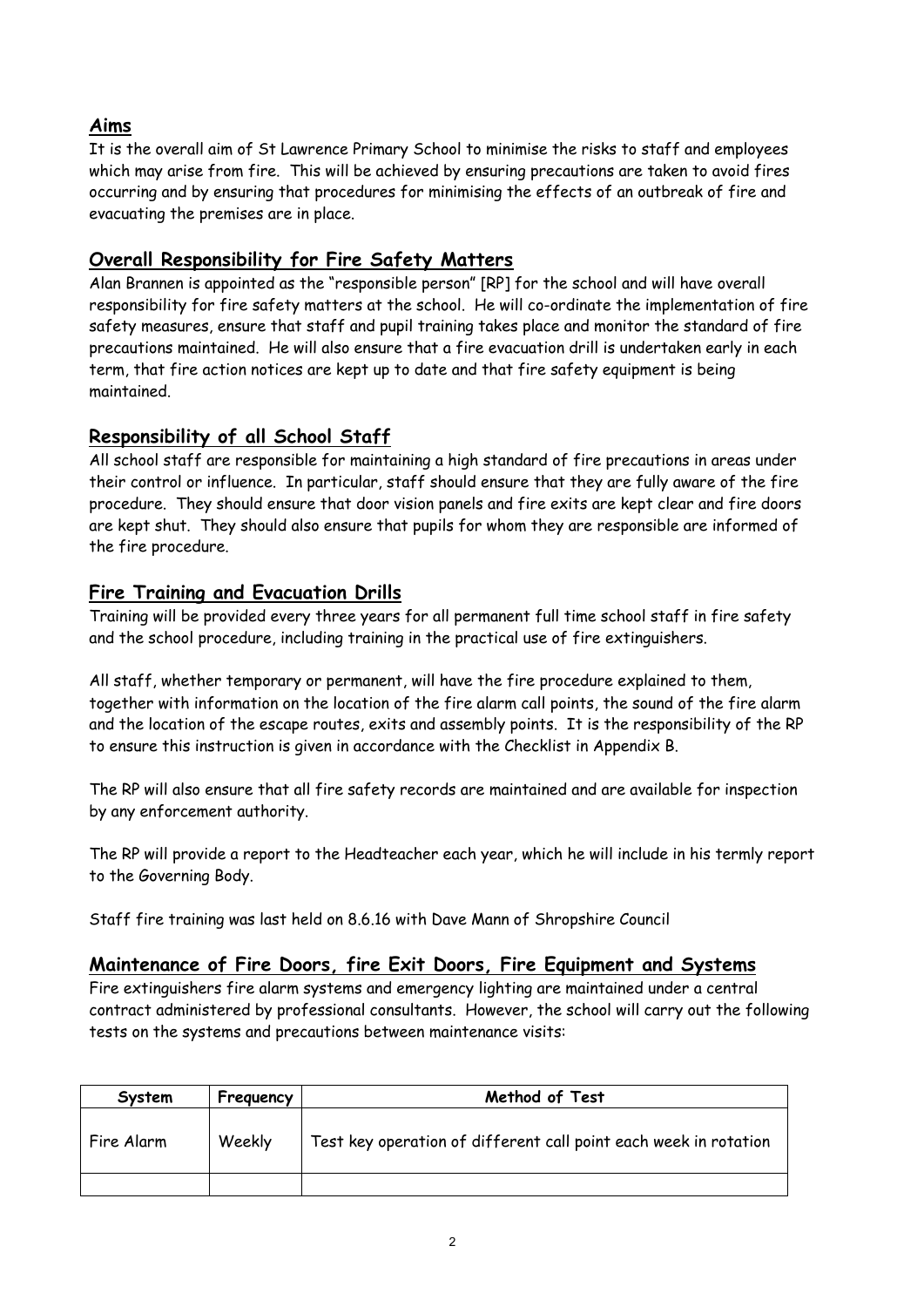| Fire Alarm                                                   | Daily   | Visual check of panel for fault indications                                                                                     |  |
|--------------------------------------------------------------|---------|---------------------------------------------------------------------------------------------------------------------------------|--|
| Emergency<br>Lighting                                        | Monthly | Operation of test switch or circuit breaker and check that light<br>illuminates                                                 |  |
| Fire<br>extinguishers,<br>hose reels, fire<br>blankets, etc. | Weekly  | Check that seals are intact, equipment has not been removed or<br>tampered with an annual inspection and maintenance is in date |  |
| Fire doors                                                   | Weekly  | Check that doors are closing fully and, where fitted, latches are<br>operating                                                  |  |
| Corridors,<br><b>Escape Routes</b><br>and Fire Exit<br>Doors | Daily   | Check exit doors are unlocked and that escape routes are free<br>of obstruction                                                 |  |
| Fire Exit<br>Doors                                           | Weekly  | Check that doors are opening freely and that emergency exit<br>fittings are operating correctly                                 |  |

#### **Emergency Plan**

In the event of the alarm sounding, staff should follow the sequence indicated in the Emergency Plan (appendix E). It is important to recognise the distinction between those with responsibility for pupils and other building users. The Fire Action notices provide instructions for those without supervision of children. The Emergency Plan details the procedure for those with responsibility for pupils as well as their own safety.

#### **Appointment and Duties of Fire Marshalls and Fire Wardens**

The school will appoint a number of teaching or administrative staff as fire marshals one of which will be appointed as senior fire marshal. These staff will have responsibility for ensuring that all areas of the school have been evacuated and that this is reported to the senior fire marshal in charge of the evacuation (see appendix a).

#### **Raising the alarm**

In the event of alarm failure a whistle will be blown in bursts of five in order to raise the alarm.

#### **Calling the Fire Brigade**

It is the school policy that the fire brigade will be called on any confirmed outbreak of fire. The school administrator / office is responsible for calling the fire brigade when the alarm is sounded.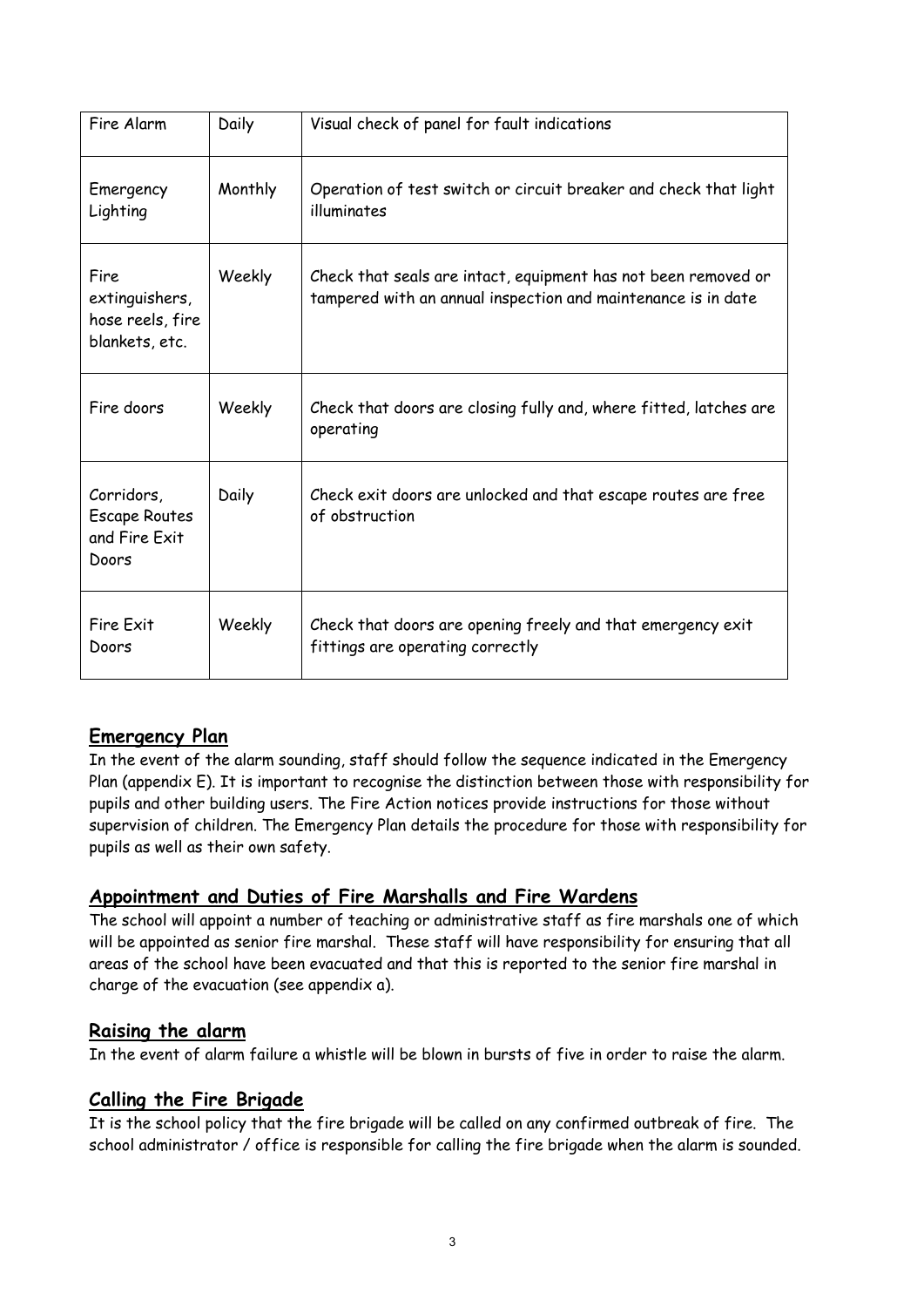#### **Meeting the Fire Brigade**

The RP is responsible for ensuring that one member of staff is available to meet the fire brigade on arrival and in their absence there is a member of staff to deputise for them.

#### **Events Taking Place Out of School Hours, such as School Plays or External Lettings**

Where events are organised outside normal school hours, or by outside organisations, it is the responsibility of the member of staff organising the event or arranging the letting to ensure that the RP is consulted and appropriate precautions including arrangements for evacuation and calling the fire brigade are put in place. The RP may impose specific restrictions on the type of letting or activity, the number of persons involved and the number and layout of any seating. It is particularly important to consider whether a public entertainment licence will be needed for the events being organised. Where a licence is required, the licensing officer may specify particular requirements as a condition of the licence and these conditions will have to be met (appendix  $C$ ).

#### **Notices**

All fire exit routes will be signed by clear signs with directional arrows.

#### **Records**

The following records will be kept by the RP.

| Record Type                                  | Information to be Recorder                                                                          |  |
|----------------------------------------------|-----------------------------------------------------------------------------------------------------|--|
| Fire alarm test                              | Date of test, number of call points tested and<br>whether test was satisfactory.                    |  |
| Emergency lights                             | Date of test, numbers or locations of lights<br>tested and whether test was satisfactory.           |  |
| Free operation of fire exit doors            | List of all exit doors checked, date of check and<br>results.                                       |  |
| Correct operation of self-closing fire doors | List of all doors checked, date of check and<br>results.                                            |  |
| Practice fire evacuation drill               | Date of drill, details of exits obstructed and<br>time taken to evacuate.                           |  |
| Fire safety training                         | Nature of training, names of those who<br>attended, name of instructor and duration of<br>training. |  |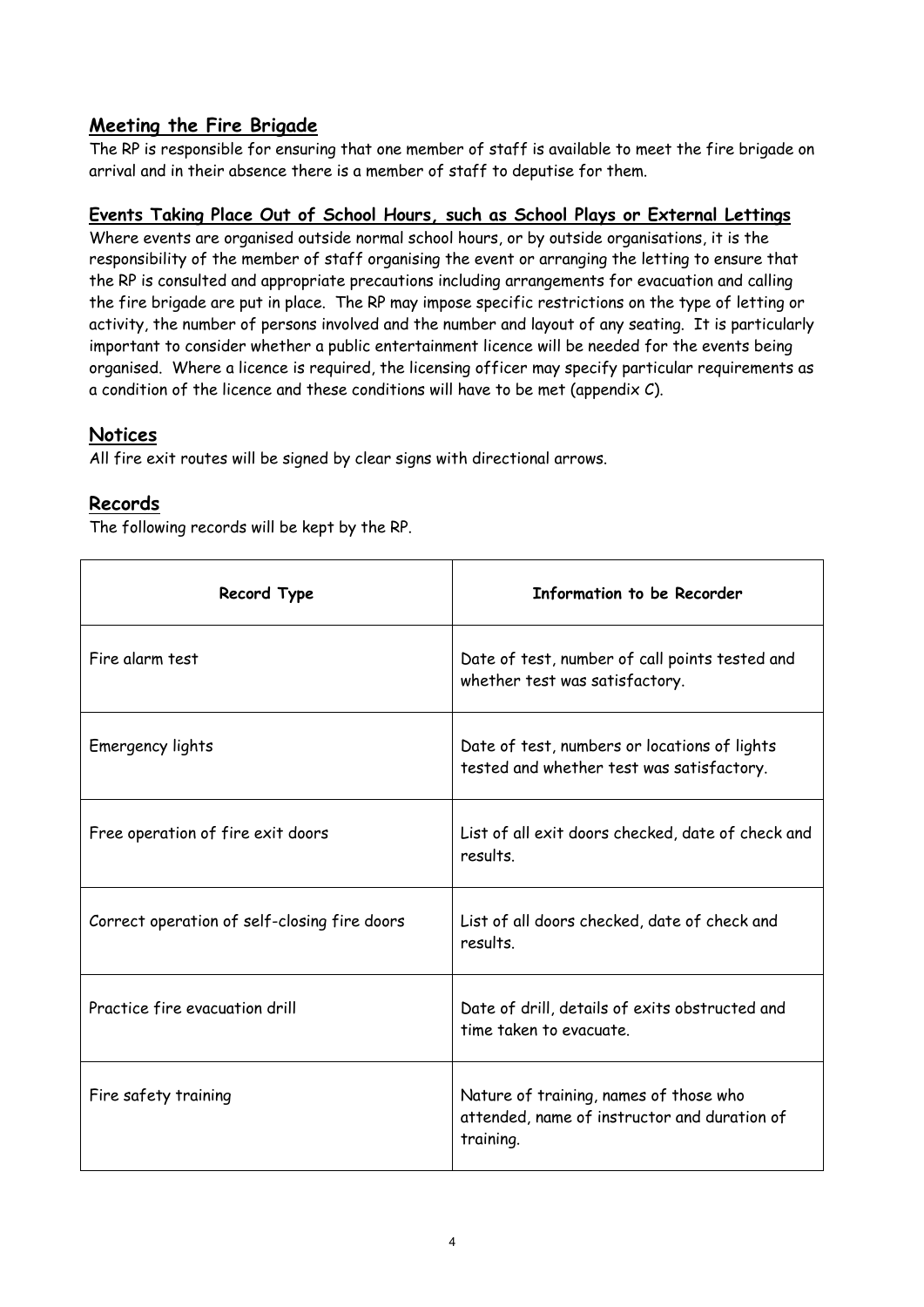#### **Appendix A**

#### **Roles and Responsibilities**

| Role                                                                                       | Person Responsible                                                                                               | In case of absence                                                    |
|--------------------------------------------------------------------------------------------|------------------------------------------------------------------------------------------------------------------|-----------------------------------------------------------------------|
| Responsible Person (RP)                                                                    | Alan Brannen                                                                                                     | Louise Jackson/James Brown                                            |
| <b>Fire Marshal</b>                                                                        | Alan Brannen<br>(Administration / Staff<br>accommodation / hall / corridors /<br>Meeting room / Music Room)      | James Brown                                                           |
| <b>Fire Wardens</b>                                                                        | Leslie Hyde (Key Stage One &<br>disabled toilets / cupboard )                                                    | Jenny Davies (KS1)                                                    |
|                                                                                            | Wendy Hyde (Key Stage Two<br>toilets / spare classroom / repo.)                                                  | Zoe Robinson KS2)                                                     |
|                                                                                            | Sally Betton (Responsibility for<br>collecting registers and Visitors<br>Book and distributing on<br>playground) | Joanne Malone/ Ro Woolgar<br>(Administration,<br>Staff accommodation) |
| Calling the Fire<br><b>Brigade/Swimming</b><br>Pool/Busy Bees and The<br>Sure Start Centre | Sally Betton                                                                                                     | Ro Woolgar/Joanne Malone                                              |
| Meeting the Fire Brigade                                                                   | Alan Brannen                                                                                                     | Wayne Castree                                                         |
| Governor Responsible                                                                       | Zoe Keeling (Chair of Govs)                                                                                      |                                                                       |

#### **MONITORING, EVALUATION, REVIEW**

The school will review this policy every three years and assess its implementation and effectiveness regularly.

Date of policy **-** April 2018

Time of next review - April 2019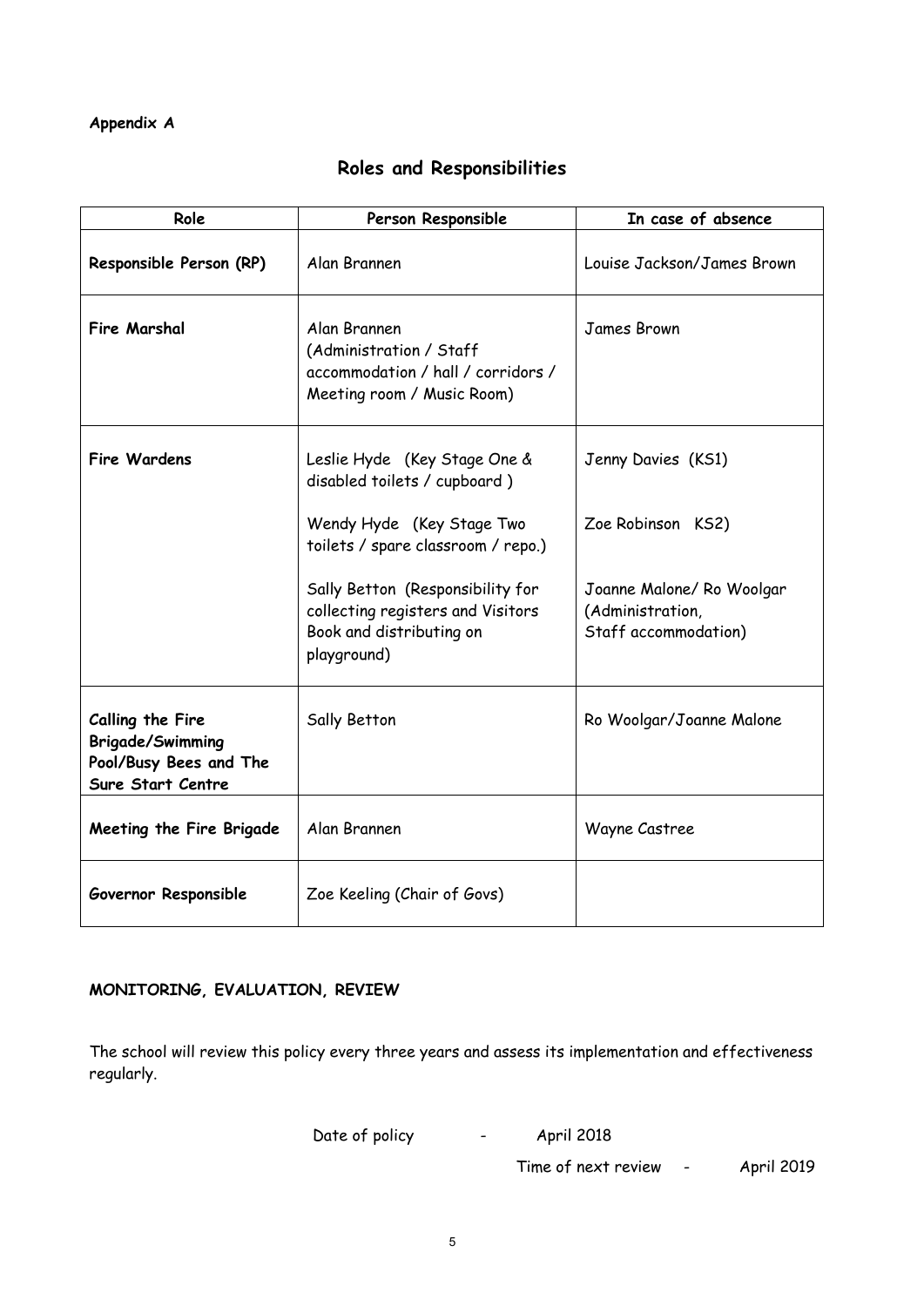#### **Checklist for First Day Fire Safety Instruction**

Take the new starter through the fire safety procedure, in particular:

- Show them the location of the fire alarm call point and describe the way it operates. Emphasise that the first action on discovering a fire is to raise the alarm even if the fire is small.
- Describe the sound of the fire alarm and the action to be taken when it sounds, in particular leaving the building with any pupils for which the staff member is responsible and going to the assembly point.
- Describe and walk the escape routes and alternative escape routes that the member of staff is likely to need to use and show the operation of any push bars or exit fittings.
- Show the new member of staff the location of the fire extinguishers, but emphasise they should only be used if the staff member has been previously trained, if it is safe to do so and the alarm has been raised first and after an evacuation has been started.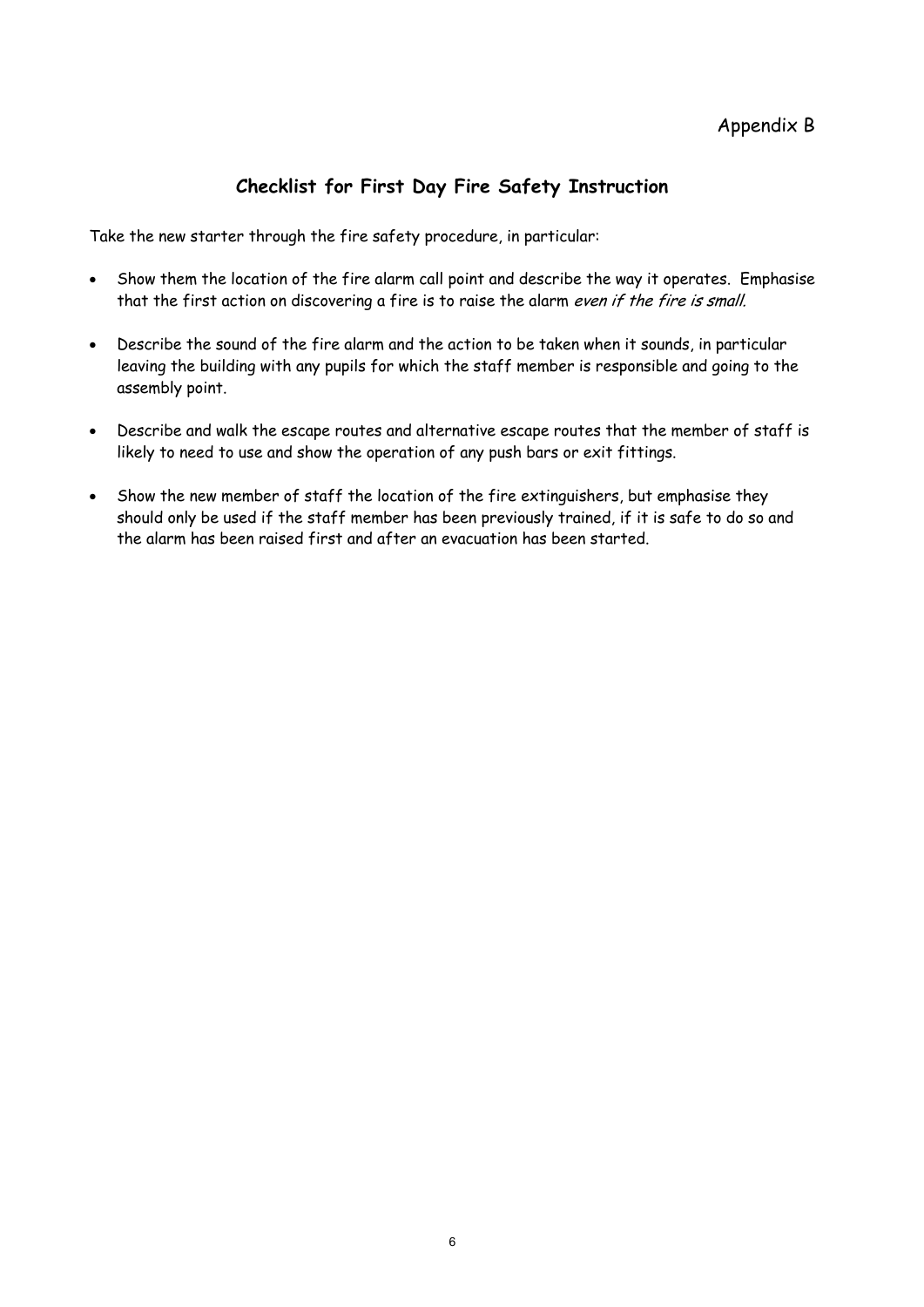#### **Checklist for persons hiring the school premises**

Take the new *hirer* through the fire safety procedure, in particular:

- Show them the location of the fire alarm call point and describe the way it operates. Emphasise that the first action on discovering a fire is to raise the alarm even if the fire is small.
- Describe the sound of the fire alarm and the action to be taken when it sounds, in particular leaving the building with any *persons for whom the hirer* is responsible and going to the assembly point.
- Describe and walk the escape routes and alternative escape routes that *the hirer* is likely to need to use and show the operation of any push bars or exit fittings.
- Show the new *hirer* the location of the fire extinguishers, but emphasise that they should only be used if he/she has been previously trained, if it is safe to do so and the alarm has been raised first and after an evacuation has been started.
- Explain how to contact the fire brigade (whether or not an automatic call is made) and where the nearest telephone point can be found. Give clear instructions of location of school.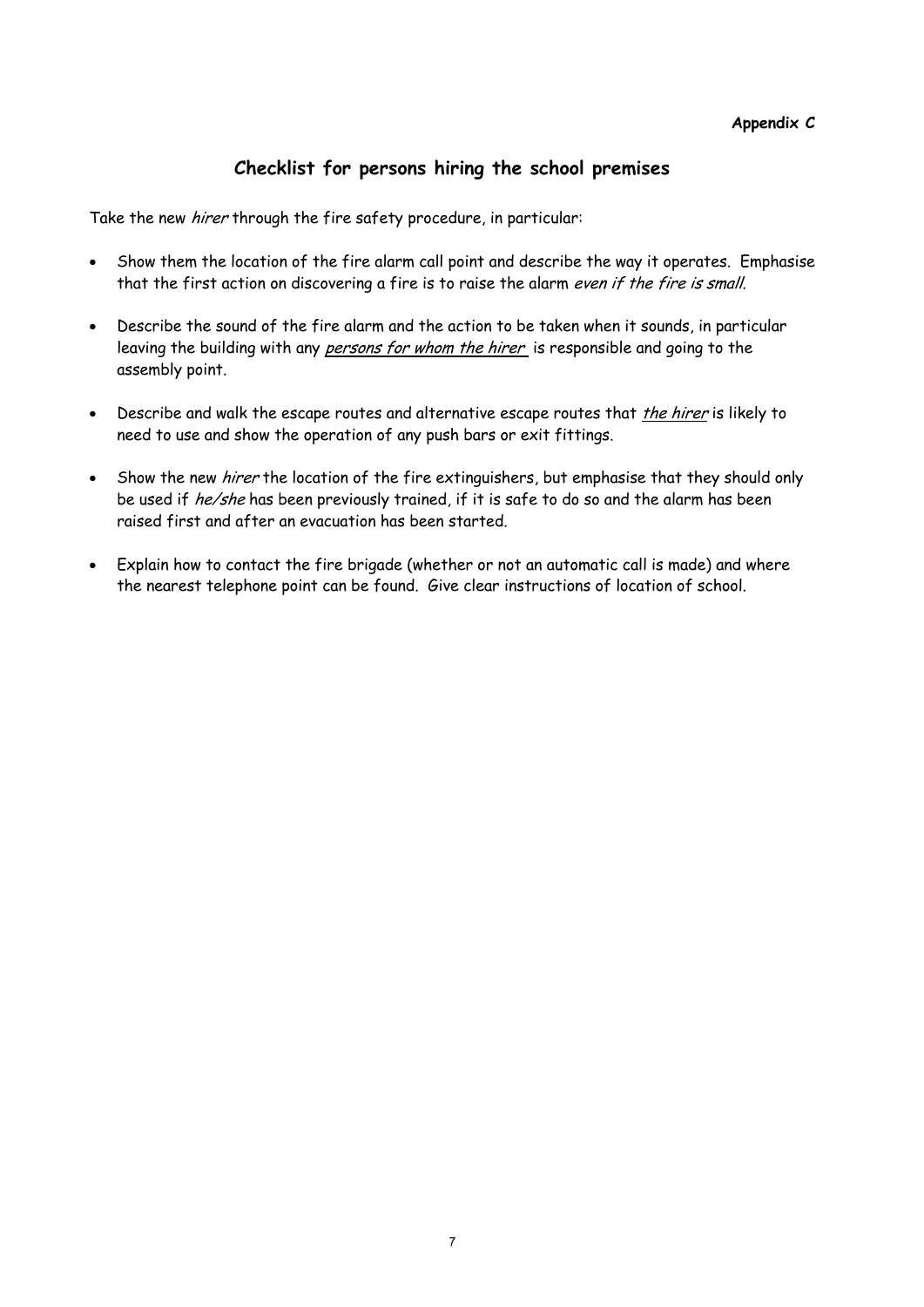This is a blank pro-forma of the Fire Action notices in school. All relevant details must be up to date.